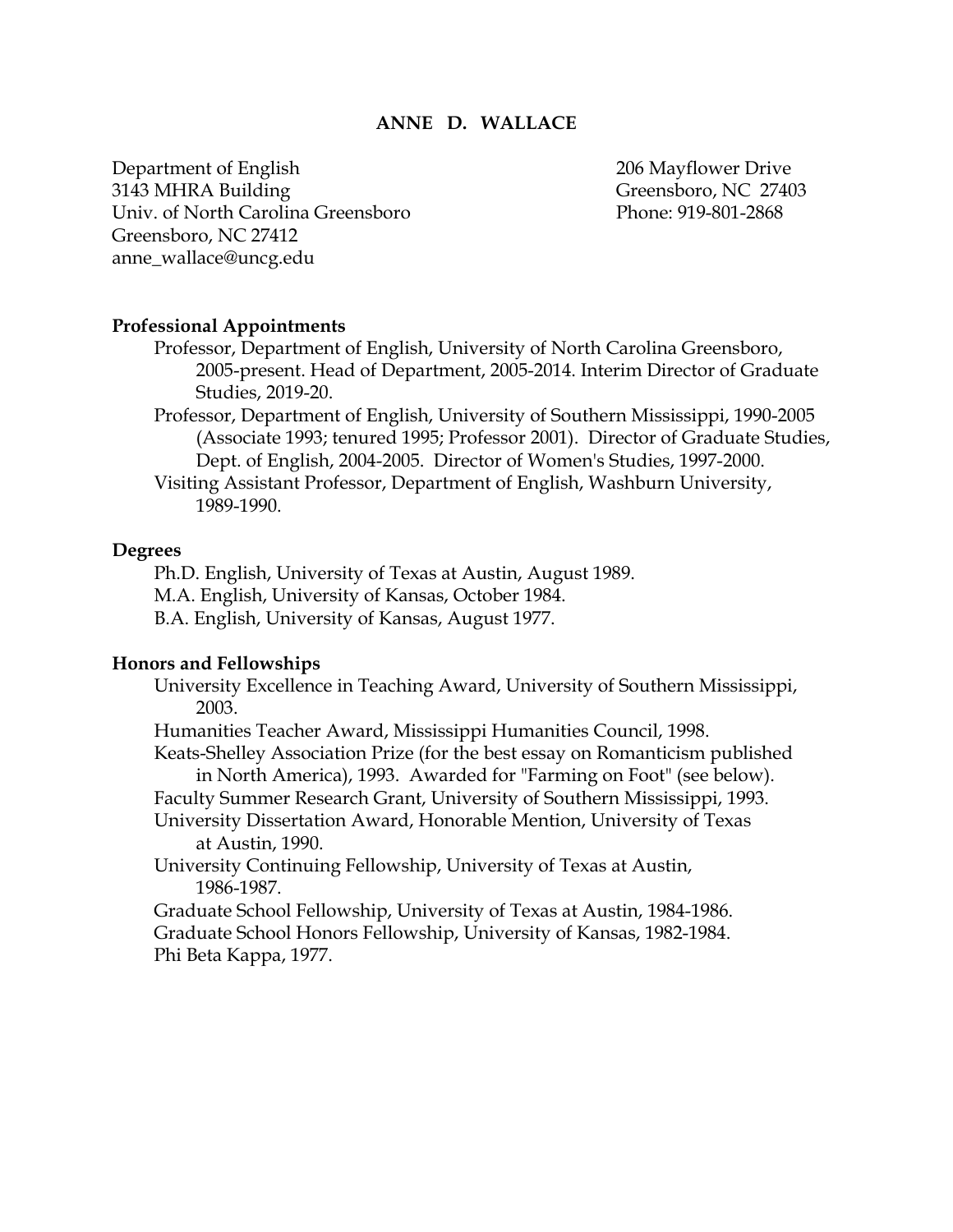#### **Publications**

Books

- *Sisters and the English Household: Domesticity and Women's Autonomy in Nineteenth-Century English Literature*. London: Anthem Press, 2018.
- Co-editor, with Roger Gilbert and Jeffrey Robinson. *The Quotable Walker*. New York: Breakaway Books, 2000.
- Co-editor, with Roger Gilbert and Jeffrey Robinson. *The Walker's Literary Companion*. New York: Breakaway Books, 2000.
- *Walking, Literature, and English Culture: The Origins and Uses of Peripatetic in the Nineteenth Century*. Oxford: Clarendon Press, 1993. Clarendon Paperbacks, 1994. Available through *Oxford Scholarship Online*, September 2011.

Peer-Reviewed Journal Articles and Book Chapters

- [accepted] "'Paths to freedom and to childhood dear': Walking and Identity in a Time of 'Stopt' Paths." *A New Poetics of Space: Literary Walks in Times of Pandemics and Climate Crisis*. Ed. Vicky Angelaki and Lucy Jeffery. Spec. Issue of *Green Letters: Studies in Ecocriticism* (forthcoming September 2022).
- "Interfusing Living and Non-Living in Charlotte Smith's 'Beachy Head.'" *Romantic Theories of Life: Between Living and Non-Living*. Ed. Noah Heringman and Richard Sha. Spec. Issue of *The Wordsworth Circle* 50.1 (Winter 2019): 1-19. Print.
- "Family and Friendship," *William Wordsworth In Context*, ed. Andrew Bennett. Cambridge: Cambridge UP, 2015. First paperback edition, 2017. 224-31.
- "The Deceased Wife's Sister Controversy, 1835-1907." *BRANCH: Britain, Representation and Nineteenth-Century History*. Extension of *Romanticism and Victorianism on the Net*. Web. January 2012. [7000 words]
- "Home at Grasmere Again: Revising the Family in Dove Cottage." *Literary Couplings: Writing Couples, Collaborators, and the Construction of Authorship*. Ed. Judith Thompson and Marjorie Stone. Madison: U of Wisconsin P, 2006. 100-123.
- "Picturesque Fossils, Sublime Geology? The Crisis of Authority in Charlotte Smith's *Beachy Head*." *European Romantic Review* 13 (2002): 77-93. Rpt. in *Poetry Criticism*. Ed. Michelle Lee. Vol. 104. Gale Group, 2010.
- "'Nor in Fading Silks Compose': Sewing, Walking and Poetic Labor in Elizabeth Barrett Browning's *Aurora Leigh*. " *ELH* 64 (1997): 223-256.
- "Farming on Foot: Tracking Georgic in Clare and Wordsworth." *Texas Studies in Literature and Language* 34 (1992): 509-540. Awarded the 1993 Keats-Shelley Prize. Rpt. in *Nineteenth-Century Literature Criticism*. Ed. Suzanne Dewsbury. Vol. 86. Farmington Hills, MI: Gale Group, 2000. 136-150.
- "'Vague, Capricious Memories': *The Lifted Veil*'s Challenge to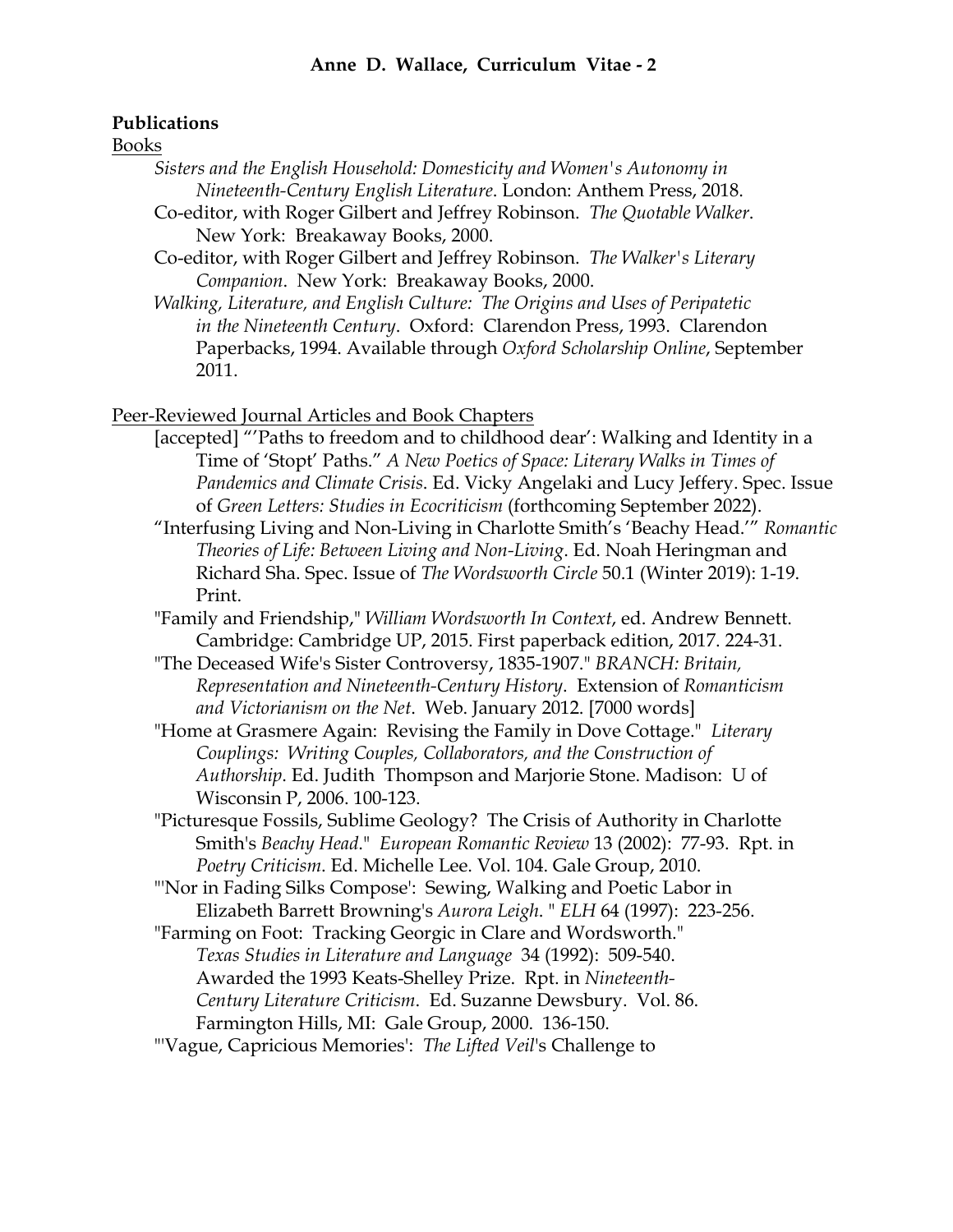Wordsworthian Poetics." *The George Eliot-George Henry Lewes Newsletter* Nos. 18-19 (September 1991): 31-45. Rpt. in *Short Stories for Students*. Ed. Ira Mark Milne. Vol. 8. Detroit: Gale Group, 2000. 183-89.

### Other Articles, Short Essays and Reviews

Review of Paul Readman, *Storied Ground: Landscape and the Shaping of English National Identity*. *Nineteenth-Century Contexts* 41 (2019): 107-109. Published online 14 November 2018,

https://doi.org/10.1080/08905495.2018.1541307 [1078 words]

- Review of Toby R. Benis, *Romanticism on the Road: The Marginal Gains of Wordsworth's Homeless* (Houndsmill and London: Macmillan; New York: St. Martins, 2000), in *The Wordsworth Circle* 31 (2000): 218-20.
- Review of Robin Jarvis, *Romantic Writing and Pedestrian Travel* (Houndsmill and London: Macmillan; New York: St. Martins, 1997), in *Romantic Circles Reviews* Spring 1999.

<http://www.rc.umd.edu/reviews/jarvis.html>.

"'Inhabited Solitudes': Dorothy Wordsworth's Domesticating Walkers." Proceedings of the Writing and a Sense of Place Symposium. *Nordlit* 1 (1997): 99-126. Available online at

<http://www.hum.uit.no/nordlit/1/wallace.html>

- Review of Susan Ostrov Weisser, *Women and Sexual Love in the British Novel, 1740-1880: A "Craving Vacancy"* (London: Macmillan, 1997), in *George Eliot-George Henry Lewes Studies* 34-35 (September 1998): 104-106.
- Review of Celeste Langan, *Romantic Vagrancy: Wordsworth and the Simulation of Freedom* (Cambridge: Cambridge UP, 1995), in *Nineteenth-Century Literature* 51 (1997): 533-538.
- Review of George Eliot, Romola, ed. Andrew Brown (Oxford: Clarendon, 1993), in *George Eliot-George Henry Lewes Studies*, Nos. 26-27 (September 1994) 90-95.

"Not for Love or Money: A Meditation on the BBC *Middlemarch*." *George Eliot-George Henry Lewes Studies* Nos. 26-27 (September 1994) 65-73.

#### **Conference Presentations**

- "'Thou Beautiful Romance of Nature': Land as Beloved and Lover in Victorian Poetry," British Association for Victorian Studies, Birmingham, England, *July 2020 –cancelled because of COVID* [paper accepted to proposed panel]
- **"**The American Difficulty: *The Octoroon*'s Atlantic Crossing and the Affair of RMS *Trent*," Victorians Institute Annual Meeting, Charleston, South Carolina, October 31-November 2, 2019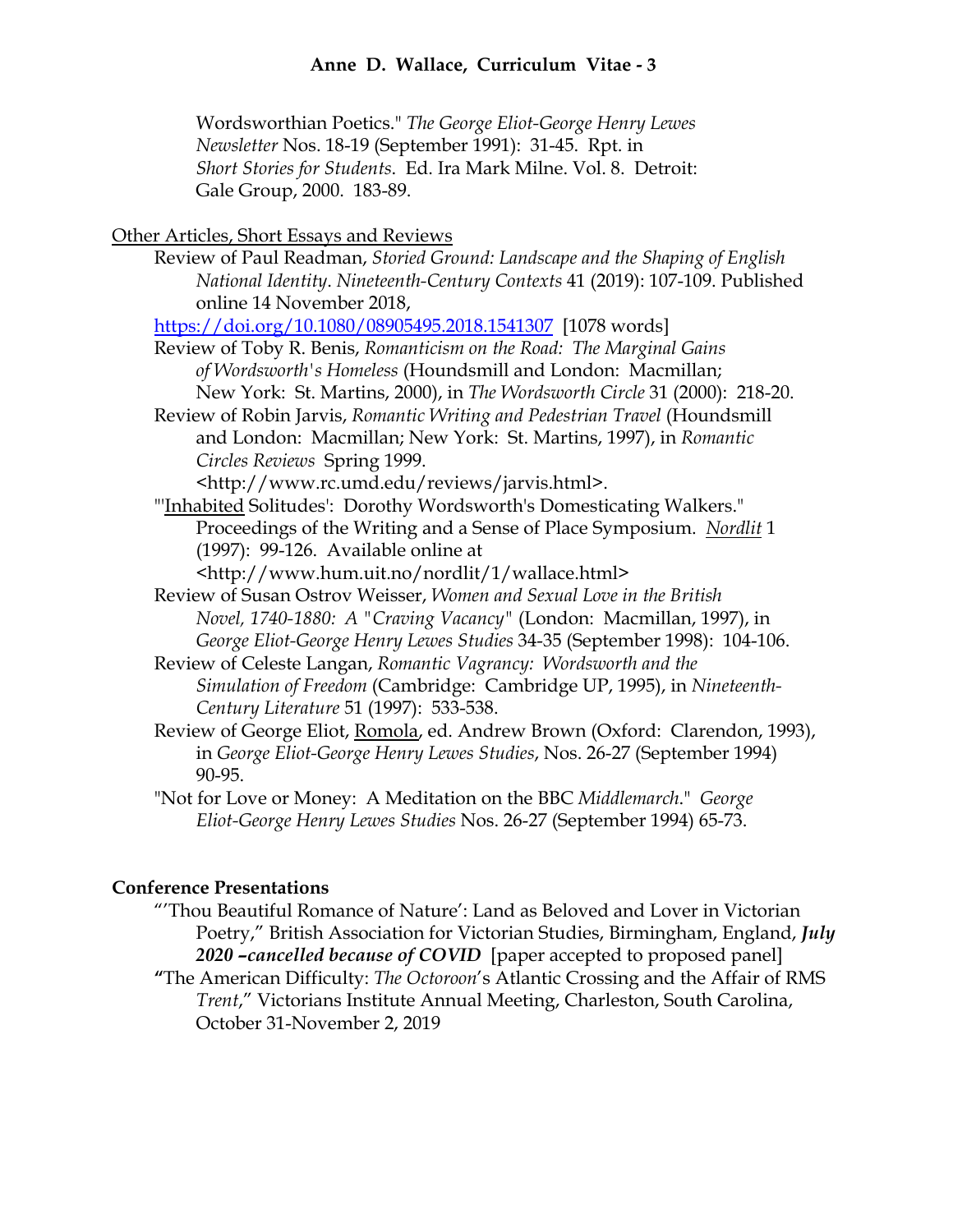- "'The Imbedding Calx': Speculative Fusions of Stone and Flesh in Charlotte Smith's 'Beachy Head'," North American Society for the Study of Romanticism Annual Meeting, Providence, Rhode Island, June 22-25, 2018
- "*Mary Barton*'s Lost Sisters: Esther, Alice, and the Shifting Boundaries of Family and Nation," British Women Writers Conference, Austin, Texas, April 11-15, 2018
- "Shaking British Dust from their Feet: Regenerating the English Family in Dinah Mulock Craik's *Hannah*," British Women Writers Conference, Chapel Hill, North Carolina, June 2017 [revision of 2008 VISAWUS paper]
- "The Current of the Floss: Eliot's English Family after the Flood," British Women Writers Conference, Boulder, Colorado, June 2012
- **"**Shaking British Dust from their Feet: The Deceased Wife's Sister Controversy and National Identity in Dinah Mulock Craik's *Hannah*" at The Public and Private Politics of Victorian England, Victorian Interdisciplinary Studies Association of the Western United States, October 2008
- "The Haunted Earth: Gothicism and the Rise of Evolutionary Thought" at Scientia and Techne, the North American Society for the Study of Romanticism and North American Victorian Studies Association Joint Annual Meetings, Lafayette, Indiana, August-September 2006
- "Mary Lamb's 'Industrious Sisterhood,' or, How Industrial Domesticity Promoted Women's Emancipation" at the Northeast American Society for Eighteenth Century Studies Annual Meeting, Providence, Rhode Island, November 2003
- "The Minute Sublime: Fossils and the Picturesque in Charlotte Smith's 'Beachy Head'" [revised] at the Modern Language Association Annual Meeting, New Orleans, December 2001
- "The Minute Sublime: Fossils and the Picturesque in Charlotte Smith's 'Beachy Head'" at Romanticism and the Physical, the North American Society for the Study of Romanticism Annual Meeting, Tempe, Arizona, September 2000
- "'Sense of Place': A New-Fashioned Critical Romanticism" at Romanticism and the New, the North American Society for the Study of Romanticism Annual Meeting, Dalhousie University, Canada, August 1999
- "Home at Grasmere Again: Revising the Family in Dove Cottage" at North American Society for the Study of Romanticism Annual Meeting, McMaster University, Canada, November 1997
- "'Nor in Fading Silks Compose': Sewing, Walking, and Poetic Labor in *Aurora Leigh*" at Elizabeth Barrett Browning and Victorian Culture, Browning-Armstrong Library, Baylor University, November 1993
- "Looking Forward, Looking Back: Vision, Community and Alienation in *The Lifted Veil*" at Dorothea's Window: The Individual and Community in George Eliot, Northeast Missouri State University, April 1991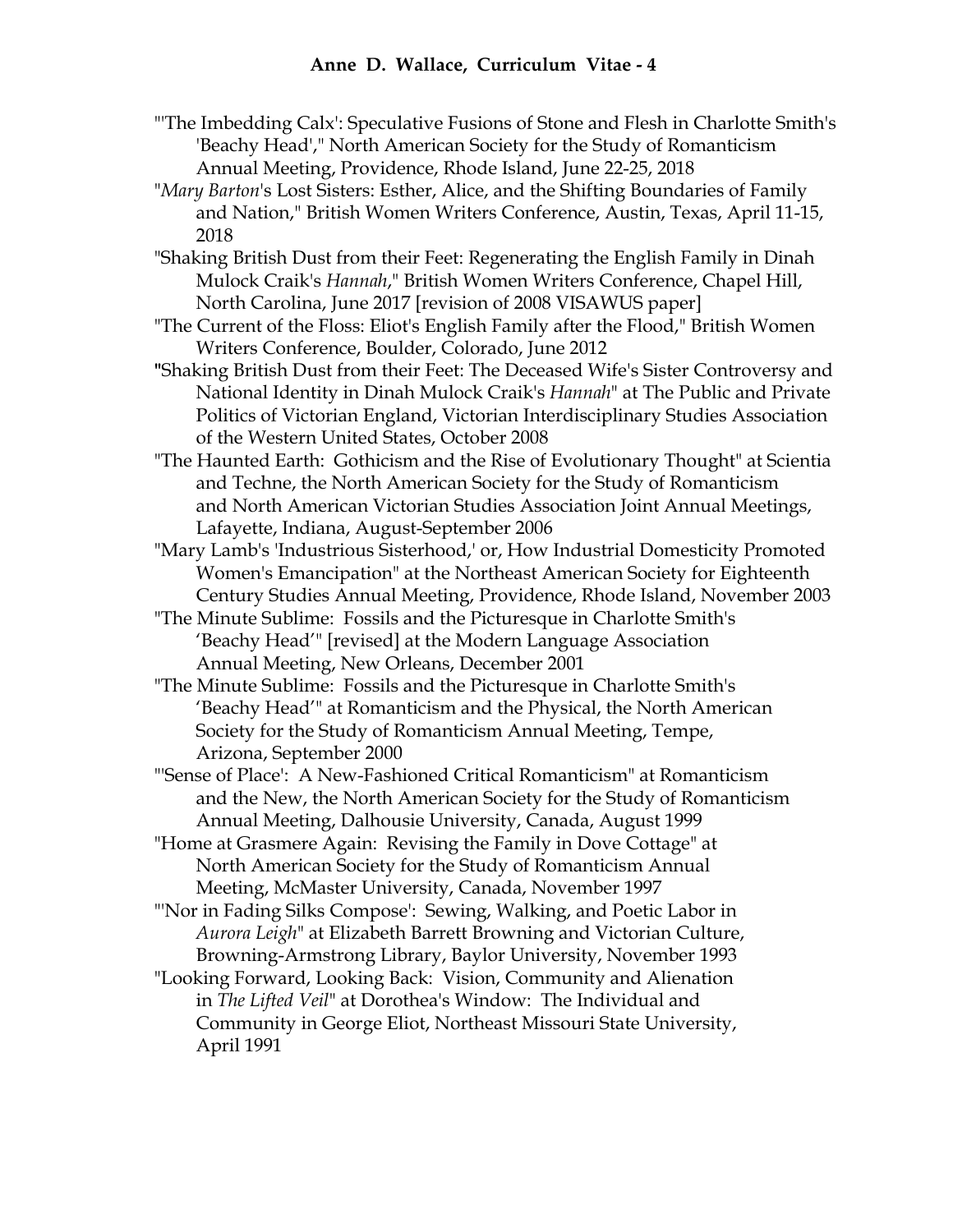# **Invited Lectures**

- Keynote/Plenary Address: "'Paths to freedom and to childhood dear': Walking and Identity in a Time of 'Stopt' Paths," at the virtual conference "A New Poetics of Space: Literary Walks in Times of Pandemics and Climate Change," Mid Sweden University (Mittuniversitetet), Sundsvall, Sweden, December 7, 2020.
- "Margaret's Atlas: The Landscape of the Future in the Lee-Thompson 'Sense and Sensibility,'" Jane Austen Summer Program, University of North Carolina at Chapel Hill, June 12-15, 2014.
- "The Traveling Dickens," Adventures in Ideas: A Dickens Bicentennial, Program in the Humanities and Human Values, University of North Carolina at Chapel Hill, June 30, 2012.
- "Sarah's Track" at "Walking as Knowing as Making: A Peripatetic Investigation of Place," University of Illinois at Urbana-Champaign, February 2005.
- "Dorothy Wordsworth, Mary Lamb and the Problem of the Sister in the House" for "Beyond Synchronicity: 1660-1850," Center for the Humanities and the Arts, University of Colorado, Boulder, Colorado, October 2001.
- "'Neat Cookery': Mary Lamb's Imogen and the Problem of the Sister in the House," The 2001 Cathryn Carroll Taliaferro Shakespeare Lecture at Shakespeare in the Spring, University of Akron, April 2001.
- "'*Inhabited* Solitudes': Dorothy Wordsworth's Domesticating Walkers" at Writing and the Sense of Place, University of Tromsø, Norway, August 1996.

## **Teaching, University of North Carolina at Greensboro**

English graduate courses

- Topics in Post 1800 British Literature: "Evolutionary Science and Literature in 19<sup>th</sup>-century Britain" (with Prof. Timothy Johnston, Spring 2019 & Fall 2021), "The Country and the City in 19<sup>th</sup>-century British Literature" (Spring 2020)
- Seminar in Romanticism: "Romantic Natures" (Spring 2007), "The Rural Tradition" (Spring 2010), "Romantic Writing and Gender" (Fall 2011), "Revolution and Rebellion" (Fall 2013), "Britain in 1819" (Spring 2016), *Frankenstein* at 200 (Spring 2018)
- Seminar in Victorian Literature and Culture: "Being Victorian" (Spring 2015), "First Person Victorian" (Spring 2017)

## English undergraduate courses

Introduction to Poetry (Writing Intensive)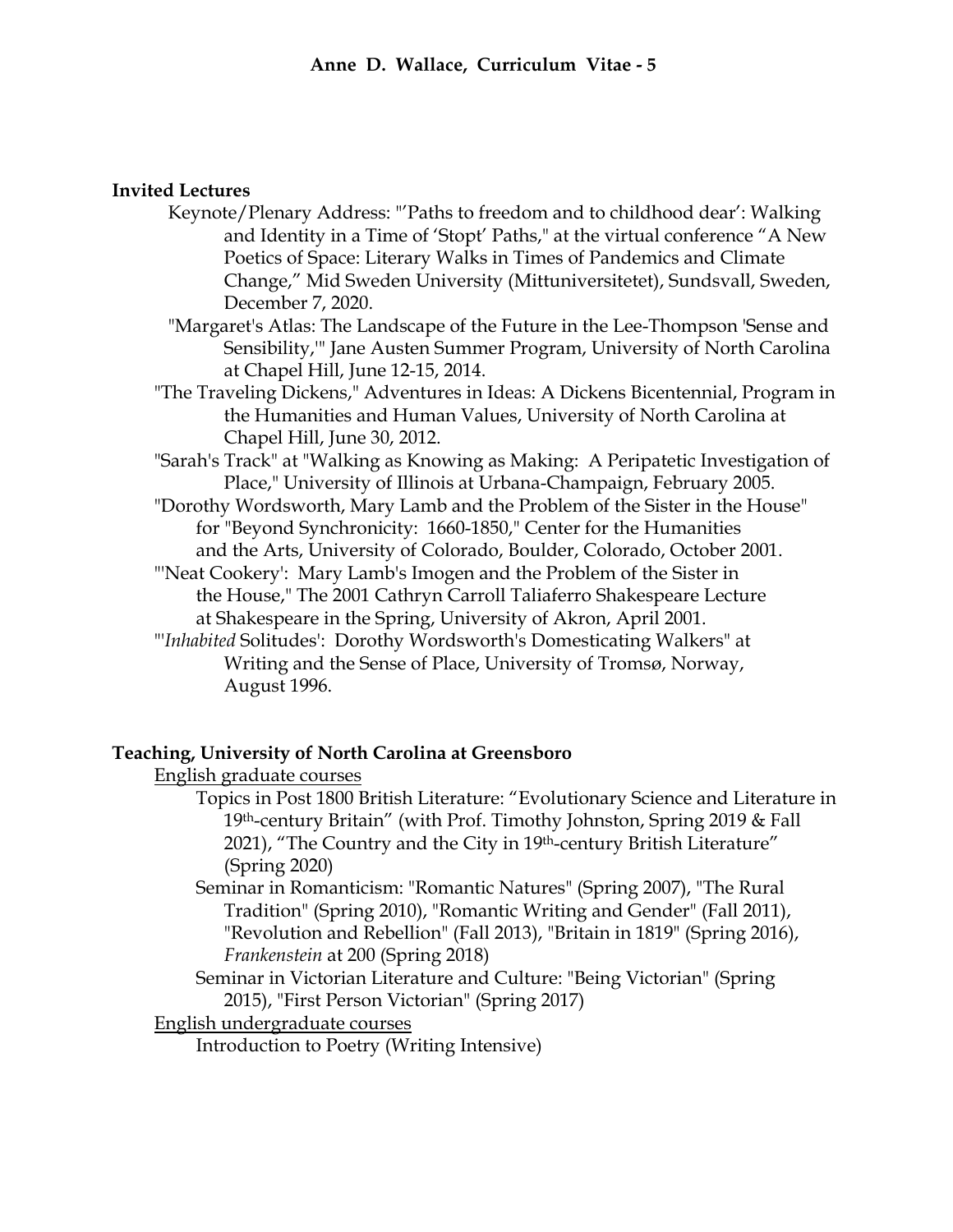Major British Authors: Romantic to Modern (traditional, Writing Intensive, synchronous online)

Women in Literature (synchronous online) The Romantic Period [formerly Romantic Poetry and Poetics] (traditional, synchronous online) The Victorian Period [formerly Survey of Victorian Literature] The English Novel from Defoe to Hardy for other programs

Freshman Seminar, "Her Hideous Progeny: 200 Years of Mary Shelley's *Frankenstein* in Literature and Film" (Fall 2007)

#### **Selected Teaching, University of Southern Mississippi**

English graduate courses Seminars in Victorian Studies and Romanticism special topic seminars: Domestic Fiction; British and American Gothic, 1740- 1940; The Brontes; Victorian Noon English senior/graduate courses Victorian Poetry and Drama Victorian Prose British Romanticism British Women Writers Survey of the British Novel to 1900 English undergraduate courses British Literature from 1800 Intros. to Poetry and Fiction World Masterpieces (traditional, auditorium and hybrid formats) Freshman Composition I and II For other programs World Thought and Culture III and IV (Sophomore Honors Colloquium) Intro. to Women's Studies

# **Service, University of North Carolina at Greensboro**

## University

Chair, Faculty Senate and General Faculty, 2015-17 (Chair-Elect, Dec. 2014- June 2015; Immediate Past Chair, 2017-18)

Chair, University Promotion and Tenure Committee, 2015-17 Ex Officio Member, UP&T Comm., 2017-18

Delegate, UNC Faculty Assembly, December 2014-2018 Member, Finance Sub-Committee, 2017-18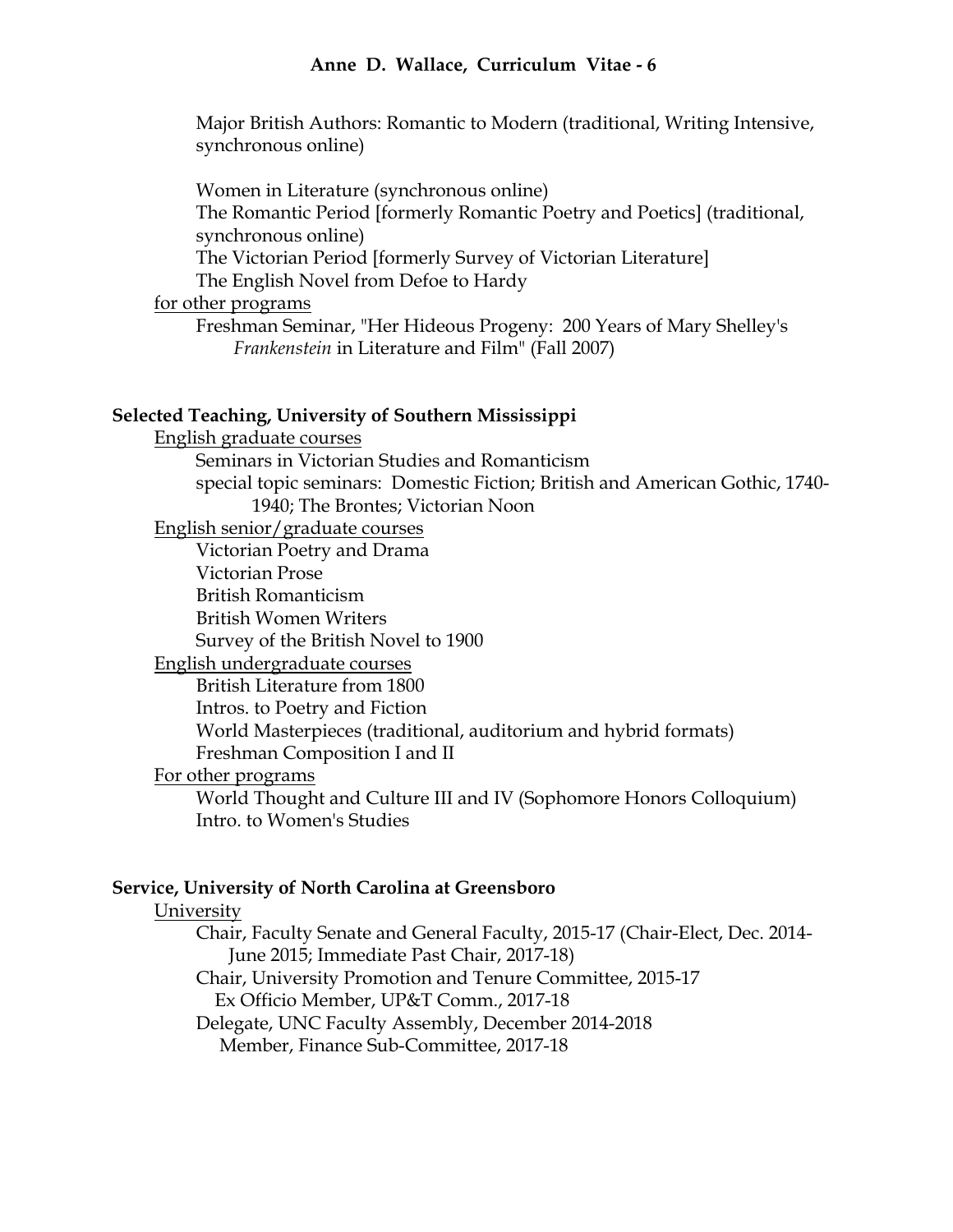Co-Chair, Faculty/Unit Participation Comm., Nav1gate Planning Group, Fall 2016 Member, Strategic Planning Committee, Spring 2015 Member, Chancellor Search Committee, 2014-15 Member, Strategic Enrollment Management Team, Spring 2013 Member, Ad Hoc Committee on Program Review Efficiency Criteria, Summer 2011 Co-Chair, UNCG Task Force on NTT Faculty, Spring 2010 – Spring 2012 UNCG Member, UNC Task Force on NTT Faculty, Spring 2009- [inactive] Member, Vice Chancellor for Research and Economic Development Search Committee, Spring 2009-Fall 2010 Research Excellence Award Review Committee, Spring 2007 College of Arts and Sciences Member, Senior Lecturer Selection Committee, 2017-18, 2019-20 Chair, Ad hoc Committee on NNT Faculty in CAS Faculty Senate Elections, Fall 2013-Spring 2015 Ad hoc Committee on P&T Guideline Revision [?2010-11?] Administrative Council Subcommittee on NTT Faculty, Fall 2008 Task Force on Diversity, 2006-2008 Admin. Council Subcommittee on Reappointment Guidelines, Fall 2007 Administrative Council, Fall 2005 – Summer 2014

Interdepartmental

- Member, Loreen Olson Promotion Committee, Dept. of Communication Studies, Fall 2016
- Member, Carmen Sotomayor Post Tenure Review Committee, Dept. of Languages, Literatures and Cultures, Spring 2016
- Chair, Tara Green Promotion Committee, African American Studies Program, Fall 2012

## Department of English

Interim Director of Graduate Studies, 2019-20

Chair, Graduate Studies Committee, 2019-20

Member, Faculty Evaluation Committee, 2014-16, 2018-20

Member, Graduate Studies Committee, 2016-19, 2020-21

Member, Post Tenure Review Committee, Spring 2017, Spring 2021